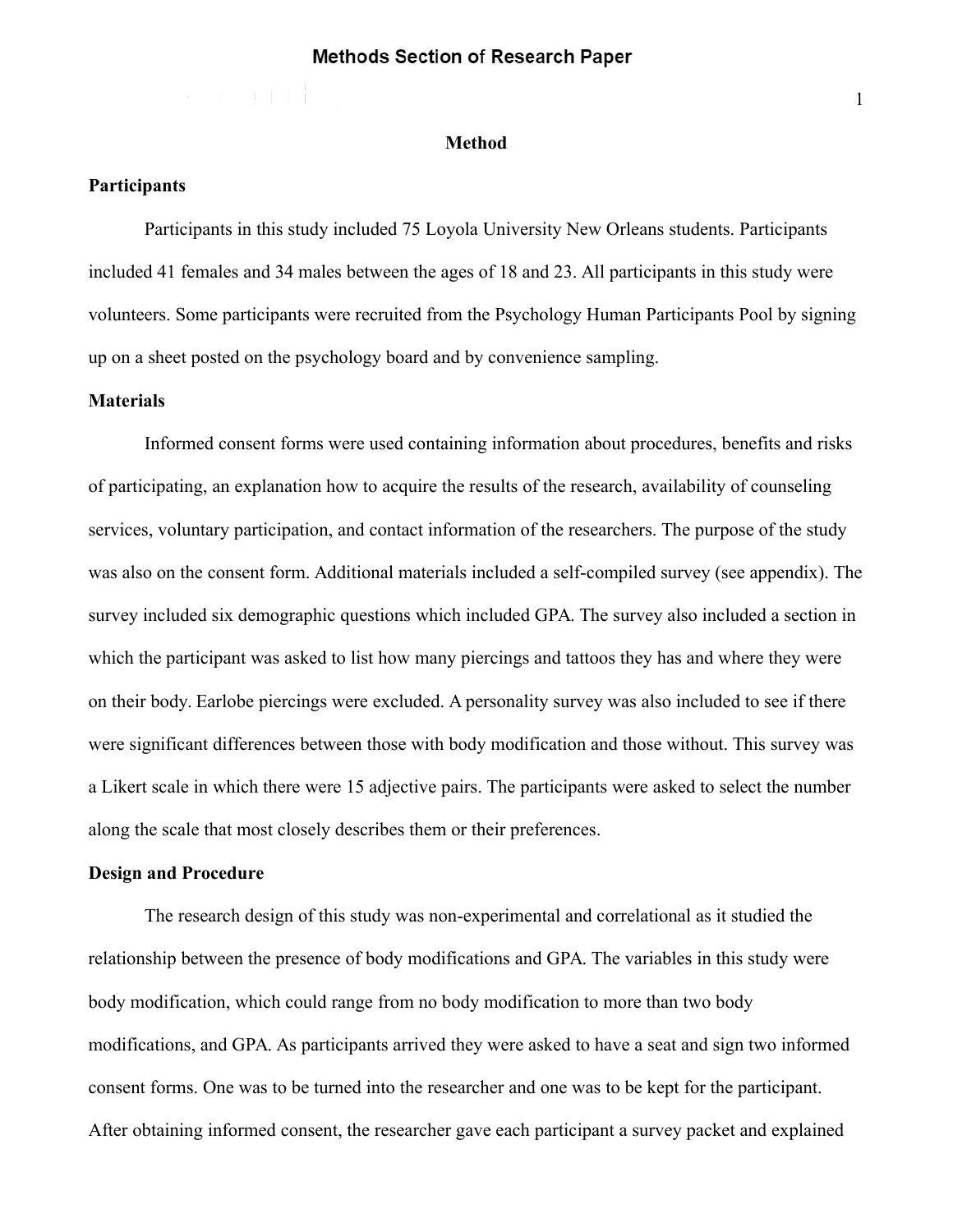that they may cease participation at any time. The researcher then asked the participants to please read the directions carefully and fill out both the demographic and body modification sections of the survey to the best of their ability. After the surveys were completed and turned in the researchers debriefed the participants and told them that the study was actually looking for a correlation between body modification and GPA. The participants were than asked if they had any questions and thanked for their cooperation.